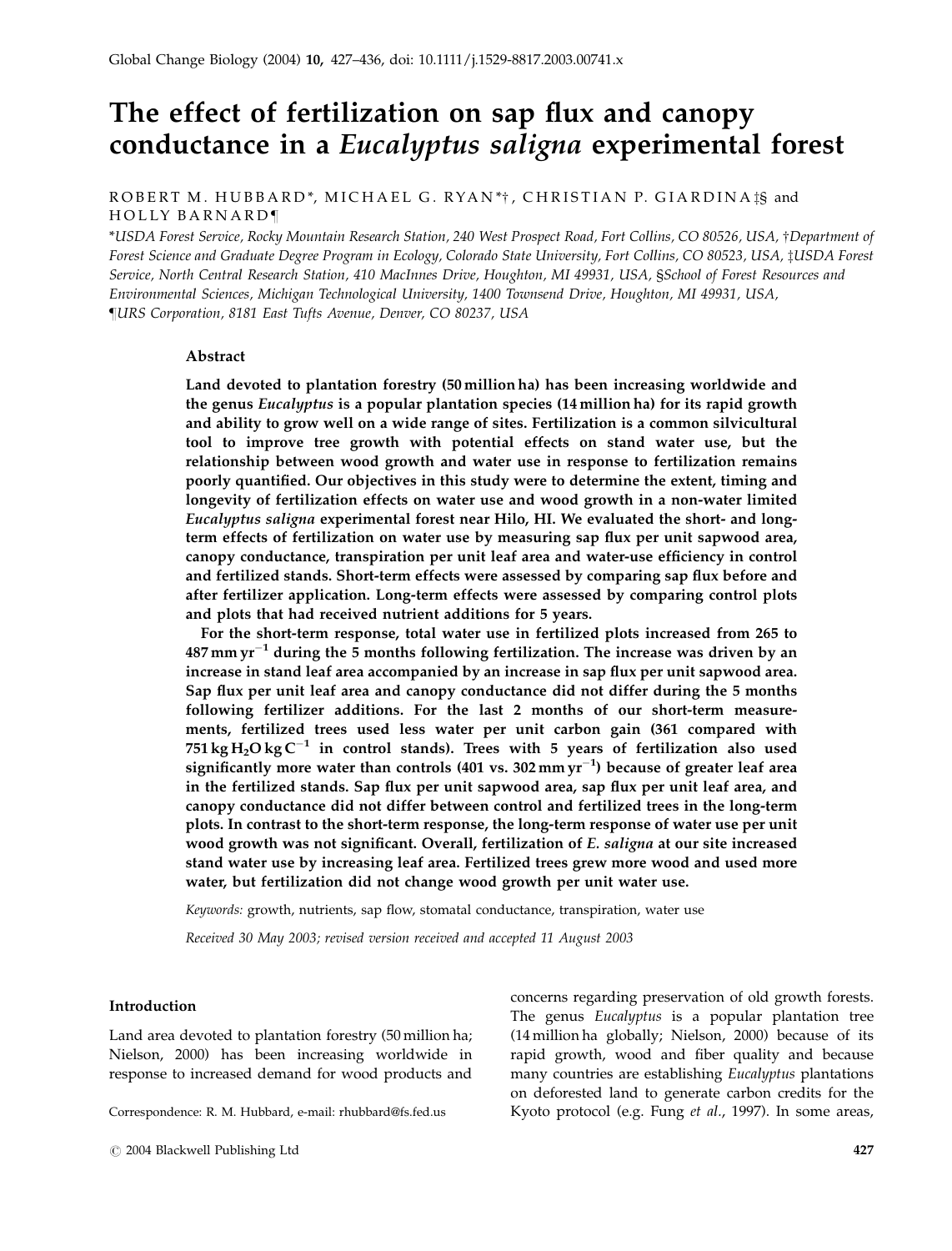such as South Africa, replacement of low water use vegetation (grasslands) with high water use tree species has raised concerns about the effects of this land use change on local and regional long-term water supply (Scott, 1999). Determining the best management strategies and understanding the role these plantations play in regional and global carbon and water cycling requires a detailed understanding of the effects of climate and management on the growth and water use of these forests.

Fertilization is a common practice in plantation forestry and is implemented to increase growth, shorten rotation times and maximize profits. We know that fertilization increases growth and leaf area, but its effects on total stand water use are not well understood because most of our knowledge about fertilization effects on water use comes from agricultural studies (e.g. Hatfield et al., 2001; Howell, 2001). Although there is a growing body of literature of fertilization effects on water use in conifer plantations (e.g. Myers & Talsma, 1992; Ewers et al., 1999, 2000; Phillips et al., 2001), studies examining fertilization effects for other genera are sparse.

Fertilization can have large impacts on water use by changing allocation to transpirational and absorptive tissues. Increased leaf area is one of the most common effects of fertilization (Myers & Talsma, 1992; Teskey & Sheriff, 1996; Harrington et al., 2001; Giardina et al., 2003). In general, higher leaf area is associated with increased water use (Meinzer & Grantz, 1991; Myers & Talsma, 1992; Sala et al., 1996) although increases after canopy closure may be minimal (e.g. Kelliher et al., 1990; Granier et al., 2000). Increased leaf area may reduce the average canopy stomatal conductance per unit leaf area if boundary layer resistance increases (e.g. Culler et al., 1976; Jarvis & McNaughton, 1986) or if higher leaf area results in increased shading of foliage in the lower canopy (Myers & Talsma, 1992). Increased leaf area has also been shown to increase interception losses (Myers & Talsma, 1992) possibly leading to decreased site water availability. Improved nutrition of forest stands may also reduce belowground carbon allocation (Fabião et al., 1995; Gower et al., 1992; Haynes & Gower, 1995; Albaugh et al., 1998; Giardina et al., 2003), which might have the potential to limit water uptake capacity.

For a given set of environmental conditions, canopy transpiration will be determined by how stomata balance the liquid and vapor phase transport through the soil–atmosphere continuum and fertilization has the potential to affect both of these processes. Liquid water transport is dependent on the ratio of leaf area to sapwood area  $(A_1: A_s)$ , the conductivity of the pathway from soil to leaf, and the difference in leaf and soil

water potentials  $(\Delta \Psi)$  (Whitehead et al., 1984). Fertilization (especially in the short term) may change  $A_1: A_s$  by increasing leaf area and wood growth disproportionately. Long-term improvements in nutrition may also increase overall xylem conductivity. If new wood growth produces xylem conduits of larger diameter and similar length, canopy transpiration will increase if  $\Delta \Psi$  remains unchanged. Fertilization may also affect vapor phase conductances. For example, if fertilization increases photosynthetic capacity, internal  $CO<sub>2</sub>$  concentration may decline, resulting in increased stomatal conductance (Mitchell & Hinckley, 1993). If this results in higher average canopy stomatal conductance, stand water use may increase.

Water loss through stomata is a necessary consequence of plant carbon uptake. Understanding changes in the amount of water required to support growth increases induced by fertilization is important to understand from both management and ecological perspectives. Where water limits plant production, fertilization may be a less attractive silvicultural tool if it significantly increases stand water use, or alters the ratio of carbon gain to water use (water-use efficiency, WUE), (Lajtha & Getz, 1993; Powers & Reynolds, 1999; Clearwater & Meinzer, 2001). Little information on the effects of fertilization on stand water use or WUE is available for broadleaf forests because most studies have focused on agricultural crops (Olesen et al., 2000) or leaf level (Mitchell & Hinckley, 1993; Weih, 2001) responses.

The complex interactions between water availability, climatic variation, and fertilization challenge efforts to decipher cause and effect relationships between fertilization and stand water use. The northeast coast of Hawaii is characterized by evenly distributed, large annual precipitation inputs ( $\sim\!4000\,\mathrm{mm}\,\mathrm{yr}^{-1}$ ) and low atmospheric moisture deficits making it an ideal site to examine the effects of fertilization on water use without the confounding effects of limited water availability. A long-term study examining the role of nutrients in agerelated stand productivity decline provided the framework for our experiments (Binkley & Resh, 1999; Giardina et al., 2003; Ryan et al., in press).

Our objective in this study was to examine the effects of fertilization on stand water use and WUE in a fast growing Eucalyptus experimental forest. Short-term effects were assessed by a comparing control and treatment plots 3 months before, and 5 months following fertilization. Long-term effects were assessed for 3 months by comparing control plots with treatment plots that had been fertilized for the previous 5 years. Using whole tree sap flux instrumentation, we designed an experiment to answer three basic questions: (i) does fertilization increase stand level water use and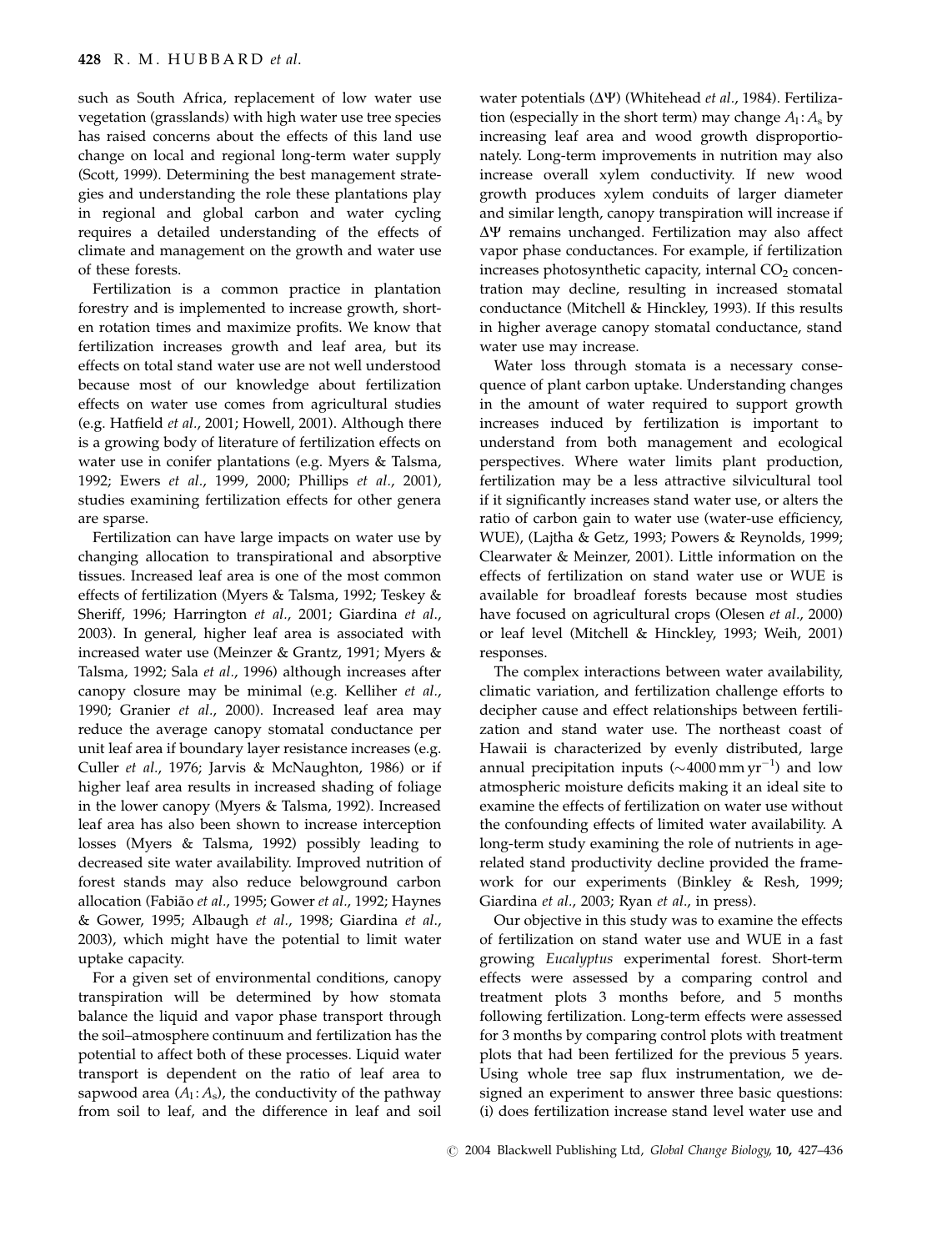if so, what is the timing, magnitude, and duration of the increase; (ii) are changes in stand water use associated changes in transpiration per unit per unit sapwood area, transpiration per unit leaf area, canopy conductance, or some combination of the above; and (iii) how does fertilization affect short- and long-term stand WUE?

## Methods

Our study site is a 2.5 ha experimental forest of fast growing Eucalyptus saligna on the windward side of the island of Hawaii (19°50'28.1''N, 155°7'28.3''W). Elevation for the site is 350 m, and annual precipitation averages 4000 mm (Binkley et al., 1992). Soils are deep  $(>2 m)$  and classified as thixotropic, isothermic Typic Hydrudands in the Kaiwiki series. The research site was cropped with sugarcane from ca. 1910 to 1993, 1 year prior to forest establishment. Routine management of sugarcane included biannual applications of  $85\,\mathrm{kg}\,\mathrm{N}\,\mathrm{ha}^{-1}$ ,  $75\,\mathrm{kg}\,\mathrm{P}\,\mathrm{ha}^{-1}$ , and  $11\,\mathrm{kg}\,\mathrm{K}\,\mathrm{ha}^{-1}$ , and, after 1955, biannual applications 700 kg ha<sup>-1</sup> of lime (Binkley & Resh, 1999).

As part of a larger study examining age-related decline in productivity (Giardina & Ryan 2002; Giardina et al. 2003; Ryan et al., in press),  $1830 \text{ m} \times 30 \text{ m}$  plots, organized into three completely randomized blocks, were planted in May 1994 with seedlings of E. saligna at either a  $1 \text{ m} \times 1 \text{ m}$  or a  $3 \text{ m} \times 3 \text{ m}$  spacing. Measurements were conducted on  $15 \text{ m} \times 15 \text{ m}$  interior plots for the 3 m  $\times$  3 m spacing plots and on 10 m  $\times$  10 m interior plots for the  $1 \text{ m} \times 1 \text{ m}$  spacing. All plots received the current recommendation in Hawaii for operational plantations on sites of moderate quality (Schubert & Whitesell, 1985):  $310 \text{ kg N} \text{ ha}^{-1}$ ,  $130 \text{ kg} \text{ P} \text{ ha}^{-1}$ , 260 kg K ha $^{-1}$ , 125 kg Ca ha $^{-1}$ , 58 kg S ha $^{-1}$ , 23 kg Mg ha $^{-1}$ , and  $10 \text{ kg ha}^{-1}$  micronutrients (5% Mn, 5% Zn, 5% Fe, 5% S, 1.5% Cu, and 0.5% B). Half of the fertilizer was applied in holes adjacent to seedlings at planting and the other half was applied 7 months later with a broadcast spreader. Following the second application of fertilizer in December 1994, six of the 18 plots (longterm fertilization treatment) continued to receive quarterly additions of fertilizer, while the remaining 12 plots were managed without fertilizer until April of 1998. At this time, one randomly preassigned plot at either planting density in each block (short-term fertilization treatment) began receiving quarterly applications of fertilizer that equaled the continuous fertilization treatment. For this study, we used three control plots, three short-term fertilization plots and three long-term fertilization plots, all with  $3m \times 3m$ spacing.

#### Environmental measurements

We collected standard meteorological data at a weather station approximately 100 m from our study site. We measured air temperature and relative humidity (CS500, Campbell Scientific, Logan, UT, USA), wind speed (014A, Met One, Grants Pass, OR, USA) and photosynthetically active radiation (PAR, LI-19OSB, LICOR, Inc., Lincoln, NE, USA) and collected 15 min averages over the course of our experiment.

#### Sap flux measurements

Short- and long-term effects of fertilization on sap flux  $(J<sub>s</sub>, mmol H<sub>2</sub>O cm<sup>-2</sup> s<sup>-1</sup>)$  were assessed using the constant heat method of Granier (1987) during 1998 and 1999, respectively. In 1998, we measured sap flux in one control plot (nine trees) and one short-term fertilization plot (nine trees). Average tree diameters in the control and short-term fertilization plots were 14.9 and 18.3 cm, respectively (Table 1). In 1999, we measured sap flux on eleven trees each in one control and one short-term fertilization plot. Average tree diameters in the control and long-term fertilization plot were 19.6 and 22.0 cm, respectively (Table 1). Sap flux probes were inserted on the north (to prevent solar heating of the measurement point) side of the tree at 2 m above the ground. Trunks of these trees were uniform and data from another study at our site indicated that sap flux did not differ by more than 11% with circumference (Barnard & Ryan, 2003). Sapwood thickness averaged 2.5 cm ( $\pm$  0.2, 95% confidence interval) in 49 trees harvested during 1998 and 1999 from the borders of the control and fertilized plots. We used 2 cm long probes for our sap flux

**Table 1** Number of trees instrumented  $(n)$  and average diameter and sapwood area at 2 m

|                  | Control |               |                                     | Fertilized |               |                      |
|------------------|---------|---------------|-------------------------------------|------------|---------------|----------------------|
|                  | n       | Diameter (cm) | Sapwood area $\text{(cm}^2\text{)}$ | п          | Diameter (cm) | Sapwood area $(cm2)$ |
| Short-term plots | 9       | 14.9(1.5)     | 86.1 (12.8)                         |            | 18.3(1.6)     | 117.7 (16.3)         |
| Long-term plots  | 11      | 19.6(1.3)     | 130.3 (9.9)                         | 11         | 22.0(1.6)     | 158.0 (17.3)         |

Values in parentheses are standard errors of the mean.

 $C$  2004 Blackwell Publishing Ltd, Global Change Biology, 10, 427-436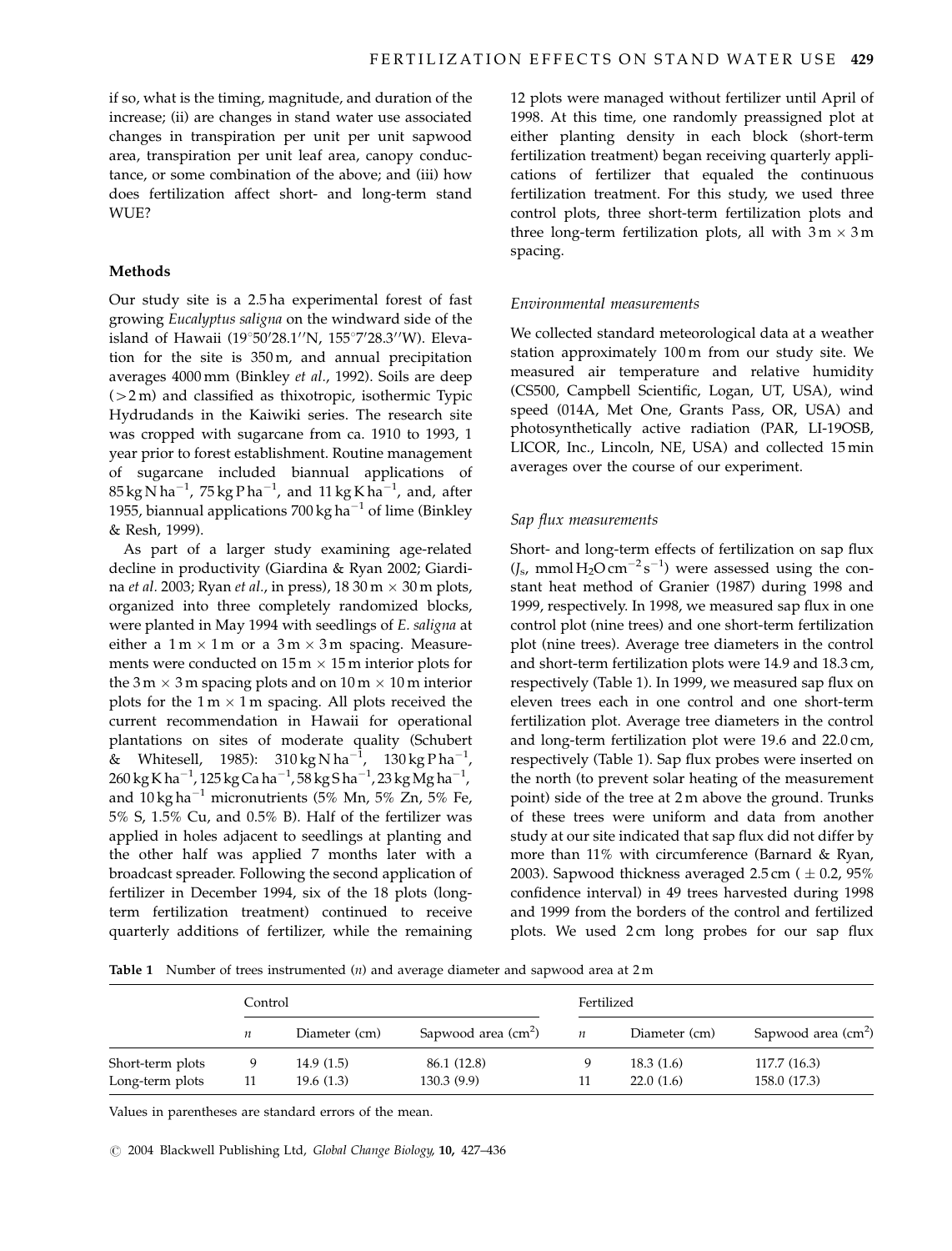measurements and assumed a uniform water flow across the sapwood cross-sectional area. Probes were insulated 0.5 m above and below the measuring point to ensure stable, uniform temperatures and we attached plastic sheeting to each stem using silicone caulk to prevent stem flow from influencing probe temperatures. Sap flux was recorded every 15s and stored as 15 min means using a Campbell  $21 \times$  datalogger (Campbell Scientific, Logan, UT, USA). In 1998, we began our measurements on Julian day 25 and completed them on Julian day 231 for a total of 206 measurement days. We collected 75 days of pretreatment data and on Julian day 100, we fertilized the treatment plots as described above. In 1999, we began our measurements on Julian day 163 and ended measurements on day 235.

We estimated average monthly  $J_s$  for control and treatment plots (both short- and long-term fertilization plots) and used this value to scale sap flux to the plot level using sapwood area of all trees in each of the nine  $15 \text{ m} \times 15 \text{ m}$  plots used in this study (three treatments with  $n = 3$  per treatment). We assumed that average  $J_s$ in the sap flux measurement plots applied to the other control and treatment plots. Sapwood area for all trees was estimated from a non-linear regression-relating diameter to sapwood area developed at our site  $(1.14 \times \text{diameter}^{1.59}, R^2=0.98)$ . For each tree in the plot, we estimated diameter at 2 m from quarterly diameter breast height measurements and then estimated sapwood area  $(cm<sup>2</sup>)$  at the measuring point based on this diameter. Canopy transpiration  $(E_c)$  was calculated as the product of  $J_s$  and sapwood area. We assumed that the effect of capacitance was negligible based on analysis in a separate study of water use between mature and young stands at our site (Barnard & Ryan, 2003).

We estimated monthly transpiration per unit leaf area  $(E<sub>I</sub>)$  as the quotient of  $E<sub>c</sub>$  and plot leaf area. Leaf area in each plot was derived using a LAI-2000 (Li-Cor Inc., Lincoln, NE, USA) leaf area meter. The LAI-2000 underestimates actual leaf area because of clumping at branch and tree scales (Gower & Norman, 1991; Chen, 1996). Our LAI measurements were corrected for clumping using an actual leaf area measurement from two separate biomass harvests at our site. The details of the LAI measurements and the corrections are given in (Giardina et al., 2003; Ryan et al., in press).

#### Water-use efficiency

WUE provides useful information regarding the tradeoffs between production and transpiration. We estimated WUE as

$$
WUE = C/E_c \tag{1}
$$

where C is wood aboveground net primary production (ANPP, kg C m<sup>-2</sup> yr<sup>-1</sup>) and  $E_c$  is expressed in kg of water. Quarterly measurements of wood ANPP were used to estimate carbon gain. Details of these measurements are given in Giardina et al. (2003) and Ryan et al. (in press). We assumed linear wood growth between quarterly measurements.

# Canopy conductance

We estimated canopy conductance  $(G_t \text{ mmol m}^{-2} \text{leaf})$ area s<sup>-1</sup>) under high light (PAR >800 µmol m<sup>-2</sup> s<sup>-1</sup>), during the final 2 months of the short- and long-term fertilization treatments as

$$
G_t = E_L/D \tag{2}
$$

where  $D$  is air saturation deficit in partial pressure units  $(kPa/kPa)$  and  $E<sub>L</sub>$  is canopy transpiration per unit leaf area (Whitehead et al., 1996).  $G_t$  represents the total canopy conductance and consists of both aerodynamic  $g_a$  and canopy  $g_c$  components (Köstner et al., 1992). We assumed that these Eucalypt canopies were well coupled to the atmosphere with  $g_a \gg g_c$ . We did not collect the data necessary to measure the decoupling coefficient  $(\Omega)$  (Jarvis & McNaughton, 1986); however, we examined the extent that wind speed  $(u)$  influenced  $J_s$  at high light (PAR  $>$ 800 µmol m<sup>-2</sup> s<sup>-1</sup>). We assessed the difference in  $J_s$  at low wind (*u* average  $\langle 2.5 \text{ m s}^{-1} \rangle$ for 15 min) and high wind (u average  $\geq 2.5 \,\mathrm{m\,s}^{-1}$  for 15 min) assuming that transpiration in a well-coupled canopy would be relatively unaffected by increased wind speed.

#### Statistical analysis

Differences in the short-term response of  $E_c$ , WUE, and  $E<sub>L</sub>$  were assessed using a repeated measures analysis with the plot  $(n = 3)$  as our sampling unit. Differences in  $I_s$  between treatments were also assessed with a repeated measures analysis, with the individual measurement tree as our sampling unit. Differences in  $G_t$ were analyzed by estimating a t-value, and comparing fertilization and control treatment plots ( $n = 3$ ) by 0.25D classes (Ramsay & Silverman, 1997). Long-term responses for the above variables were evaluated using an independent samples *t*-test ( $n = 3$  plots) for the 3 months of measurements.

#### Results

#### Sort-term response

Sap flux per unit sapwood area  $(J_s)$ , increased following fertilization from 0.07 to 0.10 mmol m<sup>-2</sup> s<sup>-1</sup> ( $P = 0.04$ ,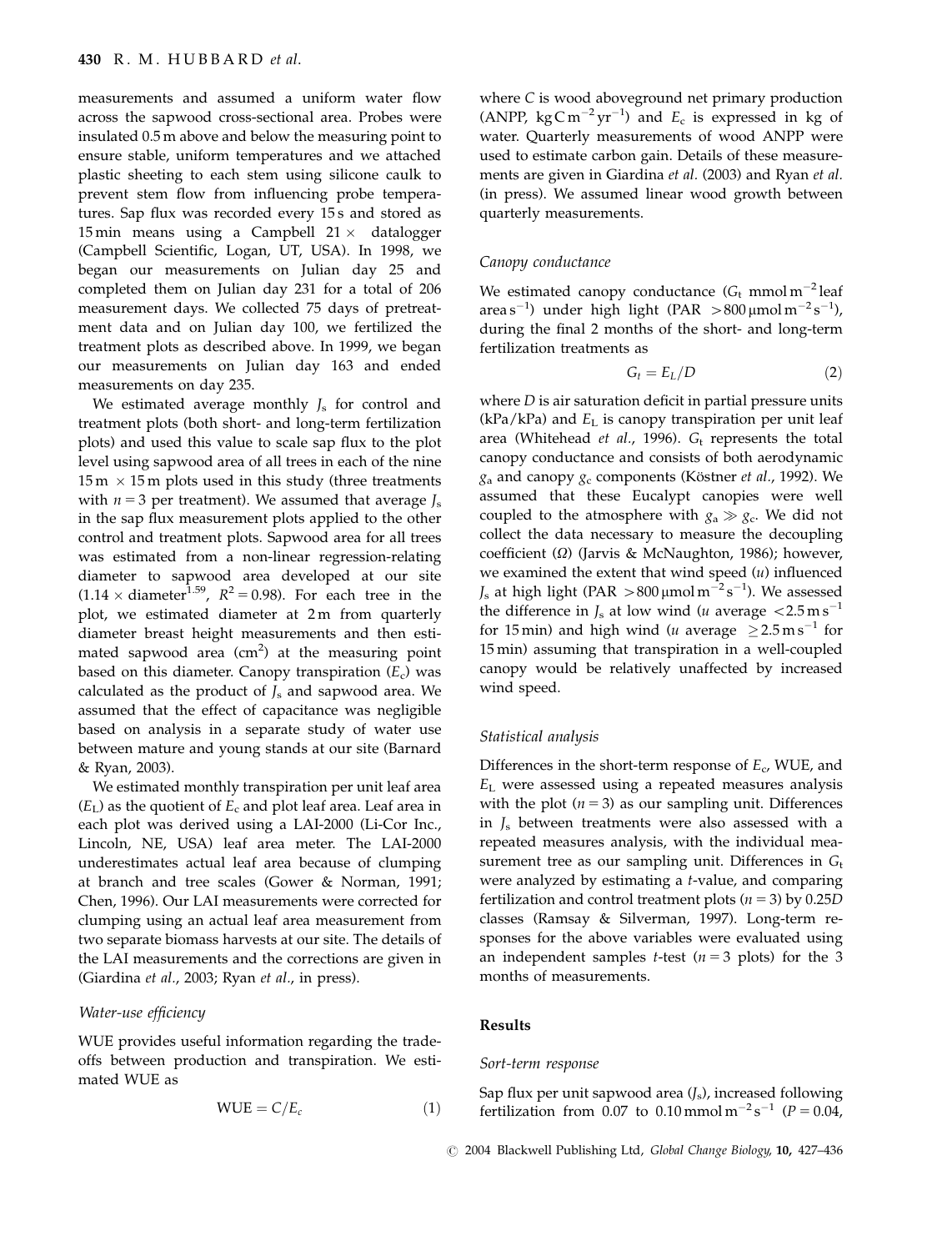Fig. 1) and the ratio of sap flux per unit sapwood for control and fertilized trees increased steadily after fertilization (0.9–1.3,  $P < 0.01$ , Fig. 1). Sap velocities for the 5 months following fertilization averaged 4.3 and  $5.3 \text{ cm h}^{-1}$  in control and fertilized plots, respectively. These rates are similar to but slightly lower than those found for E. regnans (Dunn & Connor, 1993; Vertessy et al., 1995) and E. Globulus (Zang et al., 1996).

For the 2 months prior to fertilizer application, total monthly water use was similar for the control and treatment plots, but began to increase shortly after fertilization. Water use almost doubled during the 5 months following fertilization increasing from 265 to 488 mm yr<sup>-1</sup> ( $P$ <0.01, Fig. 2). Over the same 5-month period, there was also a slight increase in water use by control trees, perhaps because of low rainfall during the prefertilization period. However, water use in the short-term fertilization plots averaged about 33% higher than control plots during the 5 months following fertilization.



Fig. 1 Sap flux per unit sapwood area (a) and the ratio of control to short-term fertilization treatments (b). Means are for nine instrumented trees in each treatment. Sap flux per unit sapwood area increased significantly in short-term fertilization treatments ( $P = 0.04$ ) and the ratio of sap flux per unit sapwood area in control and short-term fertilization treatments increased significantly over the course of the experiment  $(P<0.01)$ .

Despite the increase in  $J_s$  and  $E_c$ ,  $E_L$  was similar for the control and short-term fertilization plots during the course of our short-term measurements ( $P = 0.23$ , Fig. 3). Average monthly  $E_L$  ranged from 5.4 to 7.5 kg month<sup>-1</sup> m<sup>-2</sup> leaf area and 5.2 to 9.4 kg month<sup>-1</sup> m<sup>-</sup> leaf area for control and fertilized plots, respectively. Leaf area index increased substantially with fertilization increasing from 3.5 just before fertilization to 6.0 5 months after fertilizer application  $(P<0.01$ , Fig. 4).

Coincident with a lack of change in  $E_L$ ,  $G_t$  was similar between short-term fertilization and control treatments  $(P = 0.3,$  Fig. 5). We examined differences in  $G_t$  under high light  $(>800 \,\mu\text{mol m}^{-2}\text{s}^{-1})$  during the months of



Fig. 2 Stand level water use (a), wood growth (b), and water use efficiency (c) in short-term fertilization plots from January through August, 1998 and in long-term fertilization plots from June through August 1999. Fertilization in short-term plots occurred on the tenth of April. Fertilization caused a significant increase ( $P < 0.01$ ) in wood growth, and water use in both shortand long-term fertilization treatments. WUE was significantly higher in short-term fertilized treatments in July and August 1998 ( $P < 0.01$ ) but not in long-term fertilization treatments.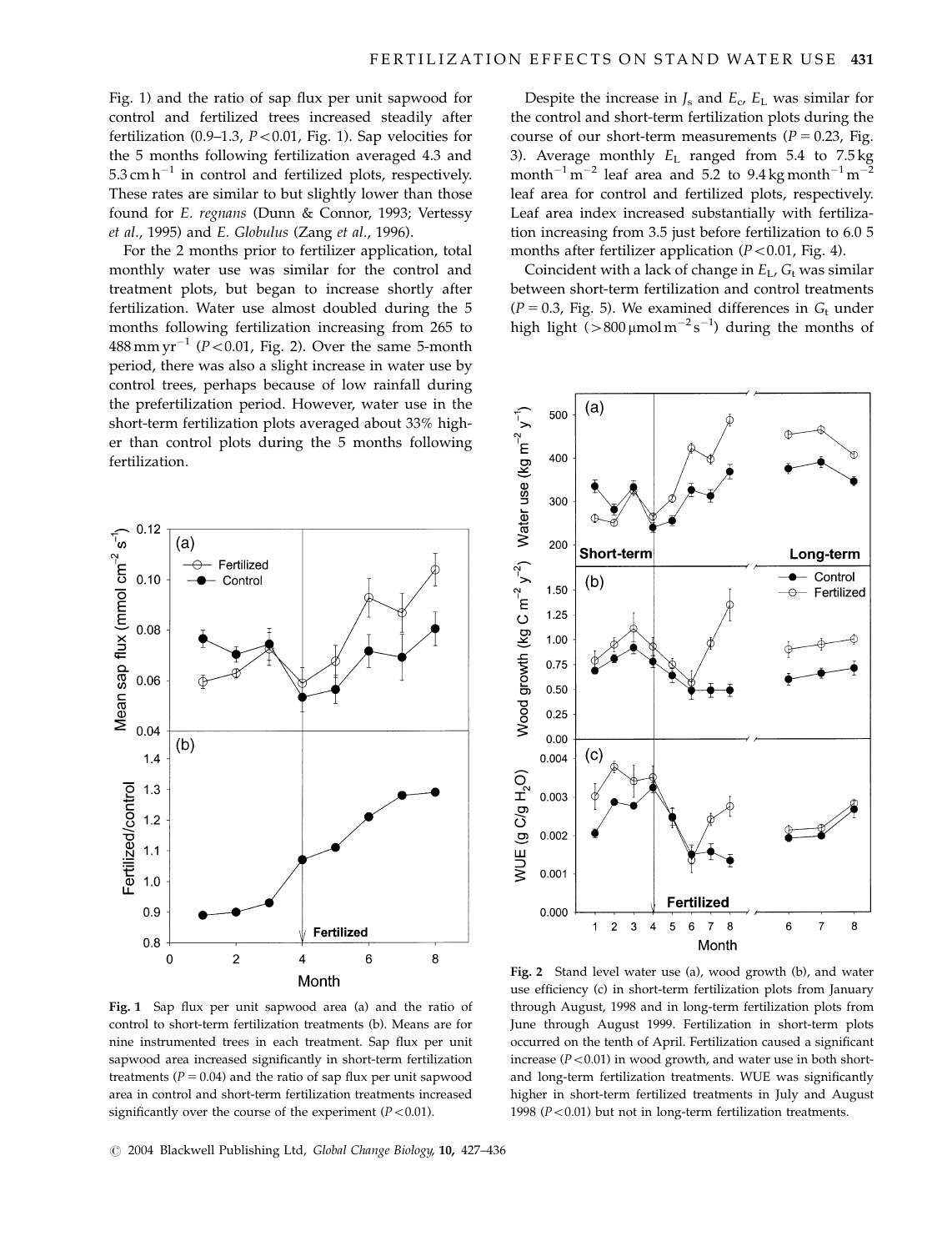

Fig. 3 Sap flux per unit leaf area from January through August 1998 in control and short-term fertilization treatments. Data points are means of three plots for each treatment. There was no significant difference between control and fertilized treatments  $(P = 0.23)$ .

July and August to isolate the time when fertilization would have its largest effect.  $G_t$  did not differ for any D class over the range of  $D$  we observed during this time period (0.25–1.25).  $G_t$  was 71.3 and 85.7 mmol m<sup>-2</sup> s<sup>-1</sup> for control and fertilized trees, respectively, at low D and declined at high D to 41.5 for control trees and 37.6 mmol m $^{-2}$  s $^{-1}$  for fertilized trees.  $G_{\rm t}$  decreased with increased D in both control and fertilized stands and values at low and high  $D$  are within the range of those reviewed by Oren et al. (1999) for numerous other species. Canopies of control and fertilized plots were reasonably well coupled to the atmosphere according to our wind speed analysis.  $J_s$  increased from low to high wind speeds by 20% and 10% for control and fertilized treatments, respectively, indicating control and treatment canopies were reasonably well coupled. Consequently, we suggest that our assumption of  $g_a \gg g_c$  was valid for these canopies.

During the final 2 months of our short-term measurements, treatment plots showed a decrease in the amount of carbon gained per unit water use. WUE increased from 0.0014 to 0.0028 during July and August  $(P<0.01$ , Fig. 2). Much of this increase was driven by the large increase in aboveground woody annual increment increase (Fig. 2). WUE was similar between control and short-term fertilization plots before fertilization and for the first 2 months after fertilization.

#### Long-term response

Total water use in the long-term fertilization plots was substantially higher (401 kg m $^{-2}$ yr $^{-1}$ ) than in control plots  $(301 \text{ kg m}^2 \text{yr}^{-1})$ ,  $(P < 0.01$ , Fig. 2). Aboveground



Fig. 4 Leaf area index (a) and above ground wood growth (b) for 72 months of growth in control and short-term fertilization treatments. Data points are means of three plots per treatment. Both leaf area index and wood growth increased significantly following fertilization  $(P<0.01)$ .

wood NPP was also higher in the fertilized plots (Fig. 2). In contrast to our short-term measurements,  $J_s$  $(P = 0.34)$  and WUE  $(P = 0.13)$  were not significantly different between control and fertilized treatments. We also found no difference in  $E_L$  and/or  $G_t$  between control and fertilized plots ( $P = 0.11$  and 0.42, respectively).

## Discussion

Fertilization caused a rapid and substantial increase in water use for E. saligna stands at our research site.  $J_s$ increased immediately (weeks) following fertilization (Fig. 1) and water use in controls averaged 28% lower than fertilized plots for the 5 months following fertilization. When we compared control and long-term fertilization plots, we found similar results with control stands using approximately 33% less water per year than fertilized stands (Fig. 2, 1999 data), indicating fertilization causes a sustained increase in stand water use. The increase was driven by a large increase in leaf area in the fertilized stands. Furthermore, because leaf area was higher and  $J_s$  was not significantly different in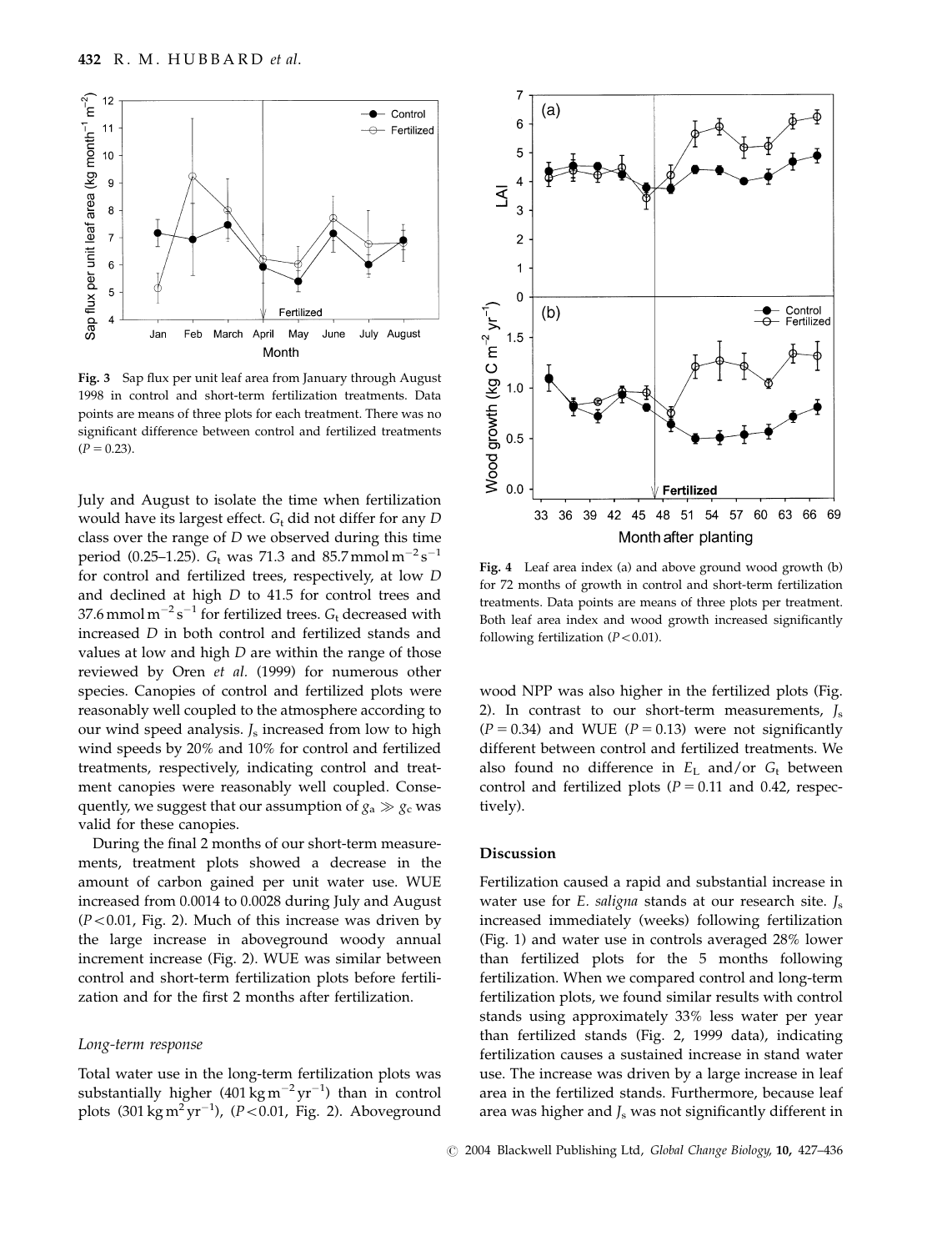

Fig. 5 Canopy conductance  $(G_t)$  by air saturation deficit (D) classes. Data are for July and August 1998 only. Data points represent the mean of three plots per treatment.  $G_t$  did not differ with fertilization in these stands ( $P = 0.3$ ).

long-term fertilization vs. control treatments, leaf area to sapwood ratios had likely stabilized.

Studies examining the effects of fertilization on water use of Eucalyptus species are few, and mostly limited to the application of sewage effluents. Myers et al. (1996) found E. grandis trees irrigated with effluent used approximately 12% more water than irrigated controls. Because the increase was much smaller than what we observed in this study, E. grandis trees may have been more water than nutrient limited. Although they did not evaluate total stand or tree water use directly, Clearwater & Meinzer (2001) found that fertilization increased leaf area, sapwood area and photosynthetic capacity in E. grandis trees, indicating a possible increase in water use.

Overall, water use in our control and fertilized stands was lower (0.84–1.33 mm d<sup>-1</sup>, respectively) than rates reported elsewhere for Eucalyptus species. For example, White et al. (2002) found that when planted in contour belts, average rates for E. platypus, E. camaldulensis, E. leucoxylon, and E. saligna were 0.87, 1.01, 1.24, and 1.43 mm  $d^{-1}$ , respectively. Other direct measurements of water use in Eucalyptus species range from 0.96 to 3.8 mm d<sup>-1</sup> for E. camaldulensis (Salama et al., 1994; Mahmood *et al.*, 2001) and 0.81 to 1.86 mm d<sup>-1</sup> for 50and 230-year-old stands of E. regnans, respectively (Dunn & Connor, 1993). Lower transpiration rates at our site probably result from lower air saturation deficits (average daytime  $= 0.49$  kPa) compared with other studies.

The rapid increase in water use caused by fertilization was the result of structural rather than physiological changes. Fertilization caused a rapid increase in leaf area, followed by an increase in wood NPP, and increased stand water use was directly proportional to increased leaf area in the fertilized stands ( $R^2 = 0.85$ , data not shown). Because  $J_s$  increased so rapidly following fertilization, it is possible that water transport capacity for these Eucalyptus trees is in excess of that required for a given amount of leaf area. This may be because these trees rarely experience significant water stress such that growth constraints on vessel diameter are not driven by significant and/or frequent cavitation events.

In contrast to observed changes in structure, physiological adjustments, as measured by  $G_t$  and  $E_L$ , were not detectable and varied little between control and short-term fertilization treatments (Fig. 5). Our longterm fertilization comparisons likewise indicated that physiological adjustments were negligible in response to fertilization. Clearwater & Meinzer (2001) also reported no difference in  $G_t$  between control and fertilized treatments in a E. grandis plantation. In contrast to our results, changes in  $G_t$  in response to fertilization are not uncommon in other species. Ewers et al. (2001) found the magnitude and direction of a  $G_t$ response to fertilization in Picea abies and Pinus taeda was dependent upon if irrigation was added to the fertilization treatment. Phillips et al. (2001) reported lower  $G_s$  in fertilized treatments but the magnitude of change was low enough to not significantly influence stand level transpiration on a ground area basis. Hence, fertilization effects and their interactions on factors influencing liquid and vapor phase transport in forest stands are likely site and species specific.

Water use and wood growth were closely linked in this study and fertilization did not change the quantity of water used per unit wood growth over the long term. WUE increased after 2 months of fertilization (Fig. 2, 1998 data). However, we found no significant difference in WUE between controls and the long-term fertilization plots (Fig. 2, 1999 data). Long-term data may better reflect the influence of fertilization on WUE because wood growth and leaf area have become stabilized compared with shortly after fertilization.

Although WUE did not vary in response to fertilization, it is possible that the power of our statistical test was not sufficient (i.e. small sample size of three plots) to detect the long-term changes in WUE. Therefore, we examined the 'efficiency' of water use and carbon gain from a slightly different perspective. Because we found no difference in water use per unit leaf area, we reasoned that growth efficiency (wood growth per unit leaf area) should follow the same pattern as WUE (i.e. little response to fertilization). We analyzed 3 years of growth per unit leaf area for the control and long-term fertilization plots. Although not significant ( $P = 0.19$ ), wood growth per unit leaf area was generally higher in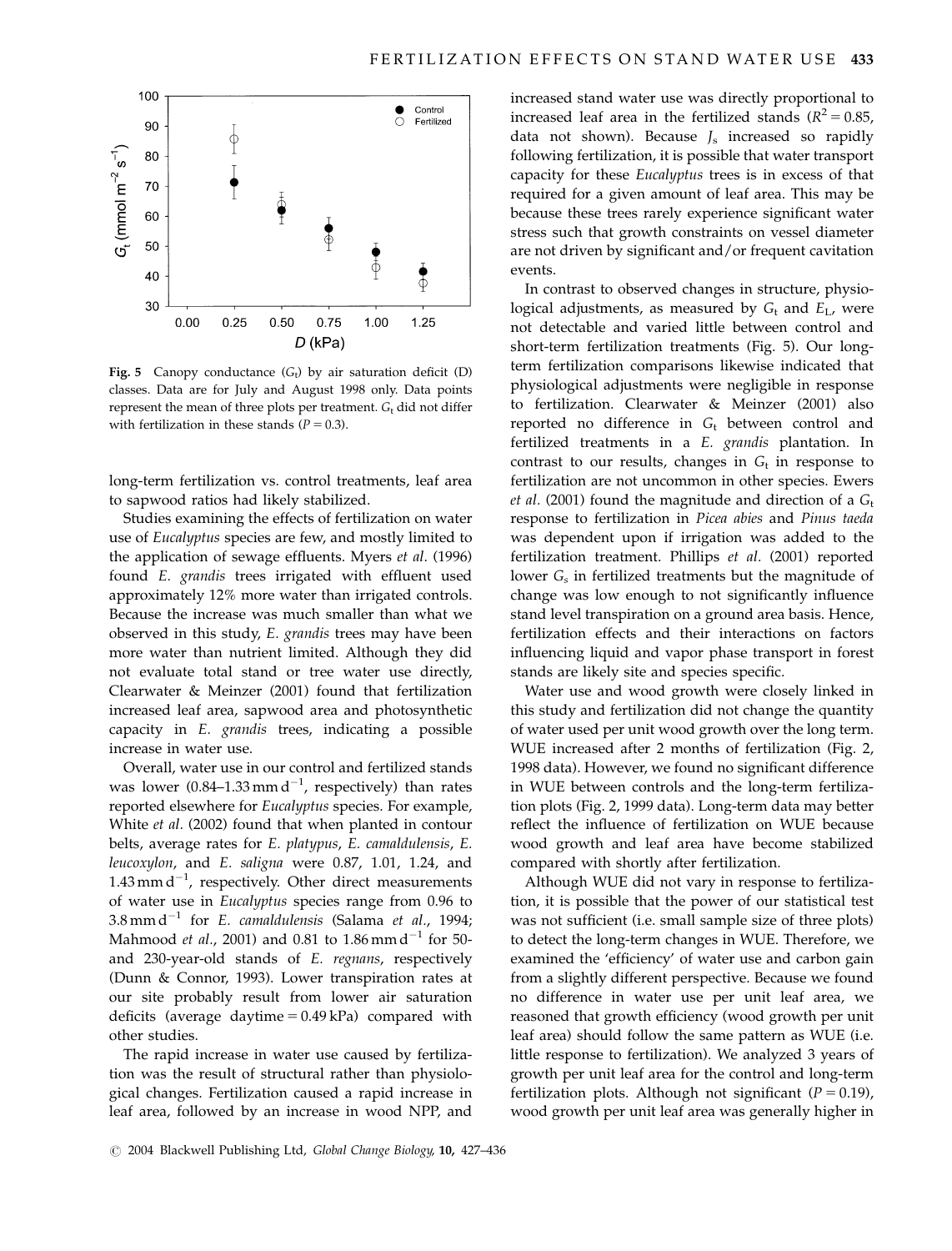

Fig. 6 Wood production per unit leaf area index for 1998, 1999, and 2000 averaged 0.21 and 0.15 for controls and long-term fertilization plots, respectively. Differences were not significant ( $P = 0.19$ ).

the fertilized stands (Fig. 6); the same general pattern as **WI** IF

While we cannot conclude that fertilization decreases WUE, our data and data in the literature suggest that at the very least, fertilization will not result in less carbon gain per unit water use. Clearwater & Meinzer (2001) reported WUE increased with fertilization in E. grandis. In addition, Stape (2002) showed that higher productivity Eucalyptus stands in Brazil were the most wateruse efficient; however, precipitation covaried among his sites so our results are not directly comparable.

The global land area dedicated to plantation forestry is significant and has been increasing dramatically over the past two decades (FAO, 1999). As technology continues to develop for Eucalyptus wood products, Eucalyptus plantation area will also likely continue to increase (Nielson, 2000). The tight link between growth and water use found in our study suggests that in areas where regional water supply exceeds demand, fertilization is a valuable, cost effective, silvicultural tool to improve yields (recognizing potential tradeoffs with groundwater quality, energy usage, etc.). Although higher wood growth and yield is typically the ultimate goal in plantation forestry, there may be tradeoffs between higher yields from fertilization and increased water use in more arid areas. For example, South Africa has  $>600 000$  ha devoted to *Eucalyptus* plantations, (FAO, 1999) and there are now concerns in that country that afforestation of grass and pasture land with higher water use species like Eucalyptus may decrease watershed level stream flow (Smith & Scott, 1992; Scott & Lesch, 1997). Large-scale fertilization in these stands may exacerbate stream flow reductions depending on fertilization effects on allocation and canopy conductance.

#### Acknowledgements

We thank I. Dockersmith, S. White, and T. Logan for technical assistance and Rudy King for help with statistical analysis. Funding for this study is part of a larger ecosystem project (NSF DEB93-06356) with Jim Fownes, Dan Binkley, and Mike Ryan as principal investigators.

## References

- Albaugh TJ, Allen HL, Dougherty PM et al. (1998) Leaf area and above- and belowground growth responses of loblolly pine to nutrient and water additions. Forest Science, 44, 317–328.
- Barnard HR, Ryan MG (2003) A test of the hydraulic limitation hypothesis in fast growing Eucalyptus saligna. Plant Cell and Environment, 26, 1235–1245.
- Binkley D, Dunkin KA, Debell D et al. (1992) Production and nutrient cycling in mixed plantations of Eucalyptus and Albizia in Hawaii. Forest Science, 38, 393–408.
- Binkley D, Resh SC (1999) Rapid changes in soils following eucalyptus afforestation in Hawaii. Soil Science Society of America Journal, 63, 222–225.
- Clearwater MJ, Meinzer FC (2001) Relationships between hydraulic architecture and leaf photosynthetic capacity in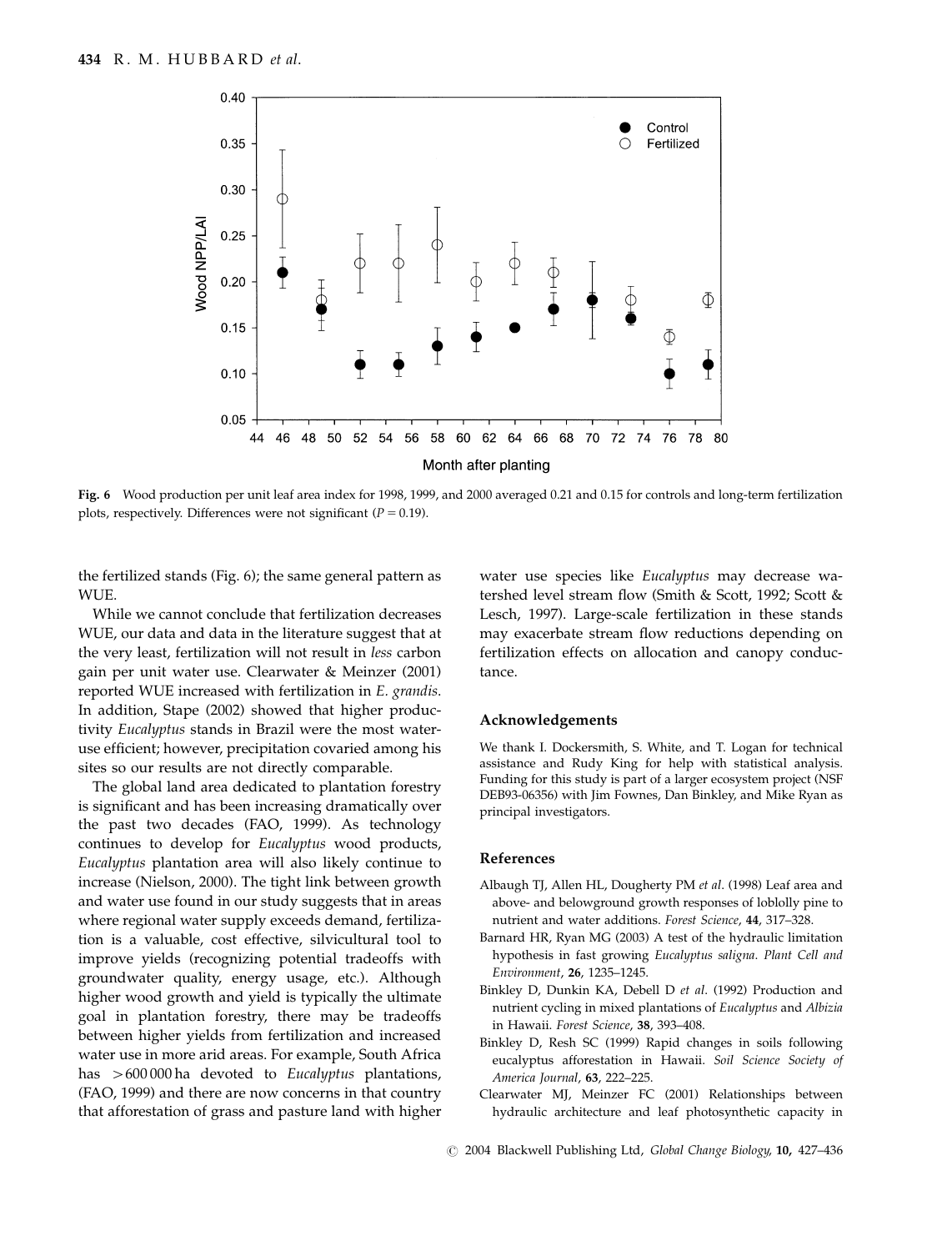nitrogen-fertilized Eucalyptus grandis trees. Tree Physiology, 21, 683–690.

- Chen JM (1996) Optically-based methods for measuring seasonal variation of leaf area index in boreal conifer stands. Agricultural and Forest Meteorology, 80, 135–163.
- Culler RC, Hanson RL, Jones JE (1976) Relation of consumptive use coefficient to description of vegetation. Water Resources Research, 12, 40–46.
- Dunn GM, Connor DJ (1993) An analysis of sap flow in mountain ash (Eucalyptus regnans) forests of different age. Tree Physiology, 13, 321–336.
- Ewers BE, Oren R, Albaugh TJ et al. (1999) Carry-over effects of water and nutrient supply on water use of Pinus taeda. Ecological Applications, 9, 513–525.
- Ewers BE, Oren R, Phillips N et al. (2001) Mean canopy stomatal conductance responses to water and nutrient availabilities in Picea abies and Pinus taeda. Tree Physiology, 21, 841–850.
- Ewers BE, Oren R, Sperry JS (2000) Influence of nutrient vs. water supply on hydraulic architecture and water balance in Pinus taeda. Plant, Cell and Environment, 23, 1055–1066.
- Fabião A, Madeira M, Steen E et al. (1995) Development of root biomass in an Eucalyptus globulus plantation under different water and nutrient regimes. Plant and Soil, 169, 215–223.
- FAO (1999) State of the World's Forests. Food and agriculture organization of the United Nations, Rome.
- Fung I, Field CB, Berry JA et al. (1997) Carbon 13 exchanges between the atmosphere and biosphere. Global Biogeochemical Cycles, 11, 507–533.
- Giardina CP, Ryan MG (2002) Total belowground allocation in a fast rowing Eucalyptus plantation estimated using a carbon balance approach. Ecosystems, 5, 487–489.
- Giardina CP, Ryan MG, Binkley D et al. (2003) Primary production and carbon allocation in relation to nutrient supply in a tropical forest plantation. Global Change Biology, 9, 1438–1450.
- Gower ST, Norman JM (1991) Rapid estimation of leaf-area index in conifer and broad-leaf plantations. Ecology, 72, 1896– 1900.
- Gower ST, Vogt KA, Grier CC (1992) Carbon dynamics of rocky mountain Douglas-fir influences of water and nutrient availability. Ecological Monographs, 62, 43–65.
- Granier A (1987) Evaluation of transpiration in a Douglas-fir stand by means of sap flow measurements. Tree Physiology, 3, 309–319.
- Granier A, Loustau D, Breda N (2000) A generic model of forest canopy conductance dependent on climate, soil water availability and leaf area index. Annals of Forest Science, 57, 755–765.
- Harrington RA, Fownes JH, Vitousek PM (2001) Production and resource use efficiencies in N- and P-limited tropical forests: a comparison of responses to long-term fertilization. Ecosystems, 4, 646–657.
- Hatfield JL, Sauer TJ, Prueger JH (2001) Managing soils to achieve greater water use efficiency: a review. Agronomy Journal, 93, 271–280.
- Haynes BE, Gower ST (1995) Belowground carbon allocation in unfertilized and fertilized red pine plantations in northern Wisconsin. Tree Physiology, 15, 317–325.
- Howell TA (2001) Enhancing water use efficiency in irrigated agriculture. Agronomy Journal, 93, 281–289.
- Jarvis PG, McNaughton KG (1986) Stomatal control of transpiration: scaling up from leaf to region. Advances in Ecological Research, 15, 1–49.
- Kelliher FM, Whitehead D, Mcaneney KJ et al. (1990) Partitioning evapotranspiration into tree and understorey components in 2 young Pinus radiata D Don stands. Agricultural and Forest Meteorology, 50, 211–227.
- Köstner BMM, Schulze E-D, Kelliher FM et al. (1992) Transpiration and canopy conductance in a pristine broad-leaved forest of Northofagus: an analysis of xylem sap flow and eddy correlation measurements. Oecologia, 91, 350–359.
- Lajtha K, Getz J (1993) Photosynthesis and water-use efficiency in pinyon-juniper communities along an elevation gradient in northern New-Mexico. Oecologia, 94, 95–101.
- Mahmood K, Morris J, Collopy J et al. (2001) Groundwater uptake and sustainability of farm plantations on saline sites in Punjab province, Pakistan. Agricultural Water Management, 48, 1–20.
- Meinzer FC, Grantz DA (1991) Coordination of stomatal, hydraulic, and canopy boundary layer properties: do stomata balance conductances by measuring transpiration? Physiologia Plantarum, 83, 324–329.
- Mitchell AK, Hinckley TM (1993) Effects of foliar nitrogen concentration on photosynthesis and water-use efficiency in Douglas-fir. Tree Physiology, 12, 403–410.
- Myers BJ, Talsma T (1992) Site water-balance and tree water status in irrigated and fertilized stands of Pinus radiata. Forest Ecology and Management, 52, 17–42.
- Myers BJ, Theiveyanathan S, Obrien ND et al. (1996) Growth and water use of Eucalyptus grandis and Pinus radiata plantations irrigated with effluent. Tree Physiology, 16, 211–219.
- Nielson D (2000) The global eucalyptus resource and some solidwood-panel product development issues. In: The Future of Eucalyptus for Wood Products (IUFRO Conference. Launceston, Australia.
- Oren R, Sperry JS, Katul GG et al. (1999) Survey and synthesis of intra- and interspecific variation in stomatal sensitivity to vapour pressure deficit. Plant, Cell and Environment, 22, 1515– 1526.
- Olesen JE, Mortensen JV, Jorgensen LN et al. (2000) Irrigation strategy, nitrogen application and fungicide control in winter wheat on a sandy soil. I. Yield, yield components and nitrogen uptake. Journal of Agricultural Science, 134, 1–11.
- Phillips N, Bergh J, Oren R et al. (2001) Effects of nutrition and soil water availability on water use in a Norway spruce stand. Tree Physiology, 21, 851–860.
- Powers RF, Reynolds PE (1999) Ten-year responses of ponderosa pine plantations to repeated vegetation and nutrient control along an environmental gradient. Canadian Journal of Forest Research, 29, 1027–1038.
- Ramsay JO, Silverman BW (1997) Functional Data Analysis. Springer, New York.
- Ryan MG, Binkley D, Fownes JH, Giardina CP, Senock RS (in press) An experimental test of the causes of growth decline with stand age. Ecological Monographs.
- Sala A, Smith SD, Devitt DA (1996) Water use by Tamarix ramosissima and associated phreatophytes in a Mojave Desert floodplain. Ecological Applications, 6, 888-898.
- r 2004 Blackwell Publishing Ltd, Global Change Biology, 10, 427–436